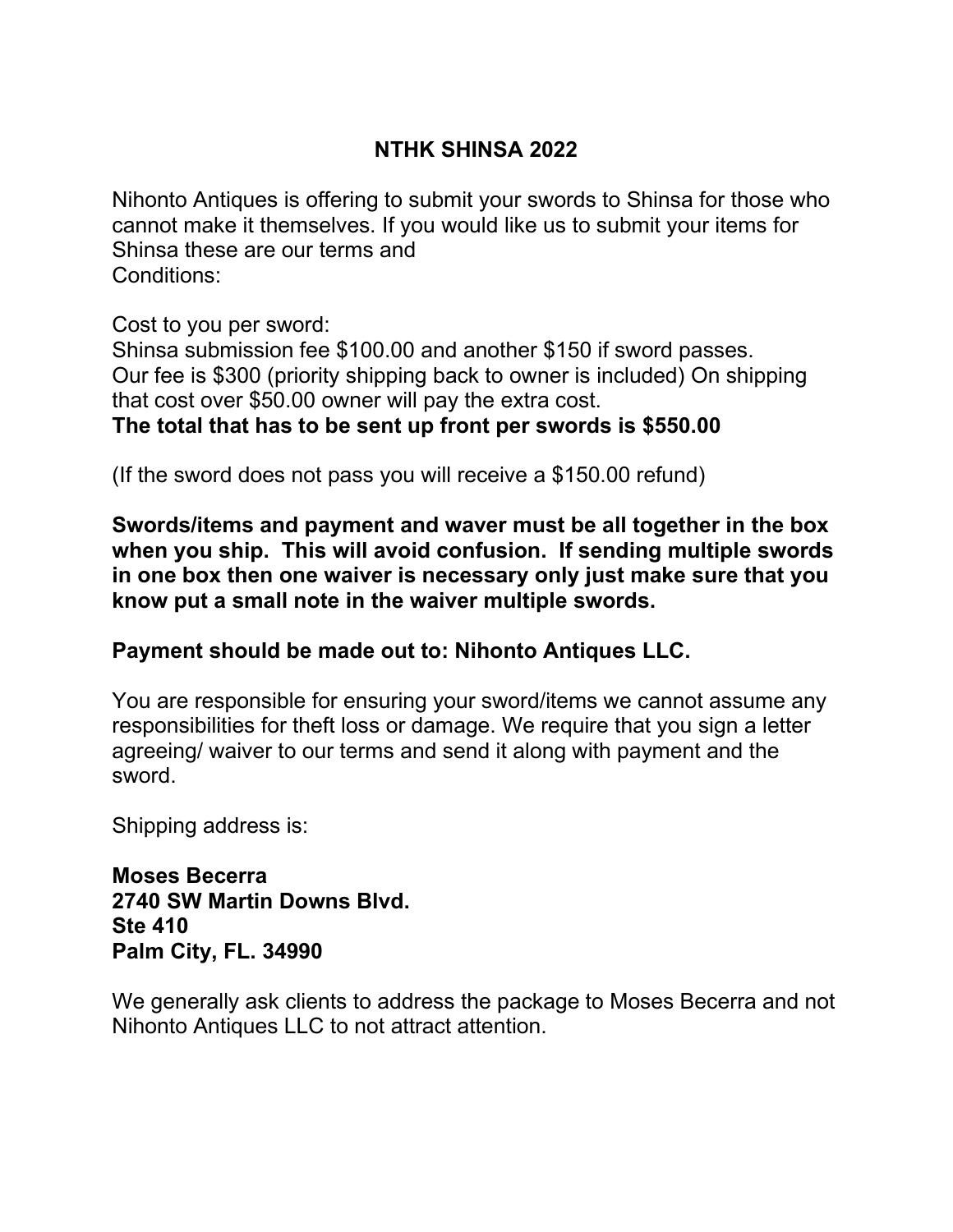# WAIVER AND COVENANT NOT TO SUE

I, \_\_\_\_\_\_\_\_\_\_\_\_\_\_\_\_\_\_\_\_\_\_\_\_\_\_\_\_\_\_\_ (Property Owner) hereby release, waive, and covenant not to sue, upon all rights and claims for loss or damage I might accrue against Nihonto Antiques, LLC or Moses Becerra, for any and all losses or damages suffered by me or to my property, including but not limited to loss in shipping, theft, loss by fire, while my said property is and remains in the care, custody and control of Nihonto Antiques, LLC or Moses Becerra, for any reason or purpose, even if said losses or damages result from the negligence, gross or simple, of Nihonto Antiques, LLC or Moses Becerra. The undersigned Property Owner represents that he/she fully understands the meaning and effect of this Waiver And Covenant Not To Sue and further understands that his/her execution of this Waiver And Covenant Not To Sue will significantly limit his/her legal rights, and yet said undersigned Property Owner, with full knowledge, agrees to the terms of this Waiver And Covenant Not To Sue. The undersigned Property Owner further represents that he/she fully understands that if he/she wishes his/her property to be covered by loss insurance during the time said property is in the care, custody, or control of Nihonto Antiques, LLC or Moses Becerra, then it shall be his/her sole responsibility to secure such loss insurance coverage at his/her own expense. It is understood and agreed by the Property Owner that this Waiver And Covenant Not To Sue shall be a part of and a condition of any agreement between Nihonto Antiques, LLC or Moses Becerra and the Property Owner regarding any property of the Property Owner, whether written or oral.

Date:\_\_\_\_\_\_\_\_\_\_\_\_\_\_\_\_\_\_

\_\_\_\_\_\_\_\_\_\_\_\_\_\_\_\_\_\_\_\_\_\_\_\_\_\_\_\_\_\_\_\_\_\_\_\_

\_\_\_\_\_\_\_\_\_\_\_\_\_\_\_\_\_\_\_\_\_\_\_\_\_\_\_\_\_\_\_\_\_\_\_\_

Signature

Print Name